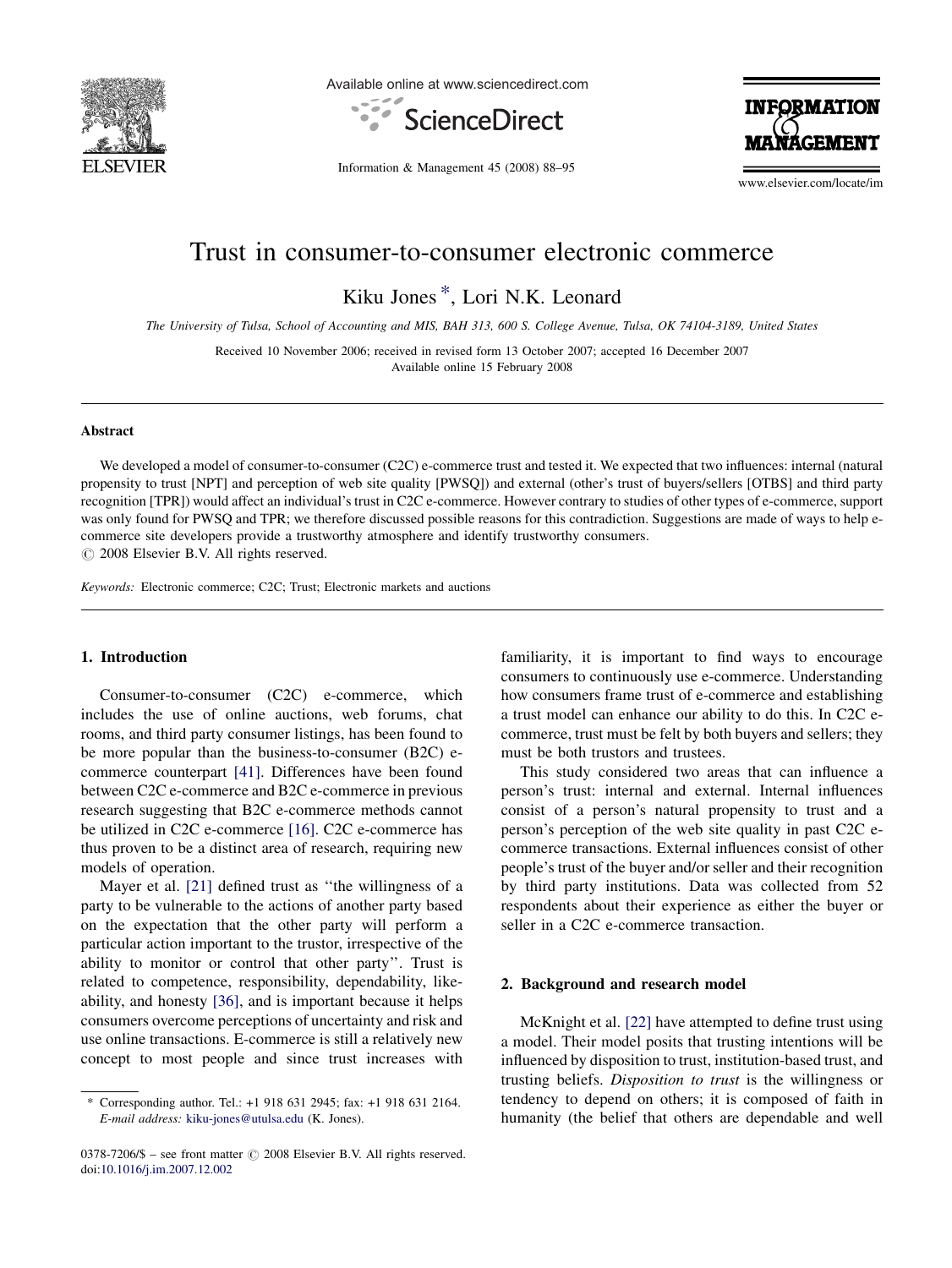meaning and trusting) and trusting stance (the belief that better outcomes result when a person assumes that he or she is dealing with a person who is well meaning and dependable). Interactions with individuals having different dispositions to trust may require different trust-building strategies. Institution-based trust is the belief that structural conditions exist to increase the likelihood of a successful activity. Therefore, institution-based trust depends on structural assurance and situational normality. Structural assurance is the belief that structures ensure regulations, guarantees, promises, and legal remedy, and situational normality is the belief that the environment is in proper order and success will occur as a result. Institution-based trust can be important for consumers to ensure mutual security on the Web. Trusting beliefs is one's confidence in the trustee (i.e., the buyer or seller). Trusting beliefs center on competence (ability to do what is needed), benevolence (motivation and care to do what is needed), and integrity (honesty). Trusting intentions is one's willingness to depend on the trustee and engage in the trust related behavior. One's willingness to depend on the buyer/seller and one's probability of depending on the buyer/seller constitute trusting intentions.

Trust has been found to have an influence on a customer's willingness to purchase online [\[11\],](#page--1-0) and Mayer et al. offered it as an influencer of the overall transaction outcome. Gavish and Tucci [\[10\]](#page--1-0) studied one form of C2C e-commerce – online auctions – in terms of the number of fraudulent activities occurring. Their results indicated fraudulent activity levels well above those reported by auction site operators, providing validity to customers' hesitation to trust in that environment. Dimensions of consumer trust in ecommerce, in general, have also been proposed [\[3\]](#page--1-0). Chen and Dhillon utilized many of the constructs introduced by McKnight et al. in their assessment of e-commerce trust dimensions.

Our study focused on C2C e-commerce trust and its influencers, and proposed that both internal (i.e., natural propensity to trust (NPT) and perception of web site quality (PWSQ)) and external ((OTBS) and third party recognition (TPR)) factors influenced it. The research model is presented in Fig. 1.



Fig. 1. C2C trust model.

## 2.1. Natural propensity to trust—NPT

Base trust, or NPT, is an individual's general willingness to depend on others [\[18\]](#page--1-0). McKnight et al. saw trust in terms of faith in humanity and trusting stance. Therefore, one's NPT refers to an individual's faith in humanity and trusting stance. We therefore looked at trust in general. Consumers vary in their ability to trust others, which affects their trust in online shopping [\[19\]](#page--1-0). NPT therefore can be affected by the amount of information that the customer has about the seller at the time of the purchase as well as any previous experiences. Many e-commerce studies have considered NPT in different settings—virtual teams, entrepreneurial Internet ventures, Internet banking, etc. These studies showed that trust propensity was an important variable in C2C e-commerce trust.

''Some consumers exhibit a greater disposition to trust anything and anybody and are more likely to trust a Web vendor despite having only a limited set of information'' [\[30\]](#page--1-0). Jarvenpaa et al. [\[15\]](#page--1-0) studied antecedents to trust in a global virtual team setting. They found that a team member's own propensity to trust had a significant effect on the team. Also, Murphy [\[25\]](#page--1-0) sought to determine how entrepreneurial Internet ventures could obtain trust from Web users. He found that one's NPT would significantly impact perceived ability and benevolence when an individual had limited experience online.

Kim and Prabhakar [\[17\]](#page--1-0) studied NPT in Internet banking and found that initial trust in an electronic channel was significantly predicted by propensity to trust, structural assurance, and word-of-mouth referrals. Gill et al. [\[12\]](#page--1-0) examined antecedents of trust intention. They not only found that trust intention was predicted by perceived ability, benevolence, and integrity of the trustee, but also that NPT was correlated with trust intention when trustworthiness information was ambiguous but not when trustworthiness information was clear.

However, Hampton-Sosa and Koufaris [\[14\],](#page--1-0) with a sample of undergraduate and graduate students, studied the relationship between NPT and initial trust, and other variables. The students were told to access a web site to look for either a laptop or airline ticket (depending on the site given) and then asked to answer an online questionnaire regarding trust. They found no significant relationship between NPT and initial trust.

Based on these studies, we proposed the following:

H1a. A person's natural propensity to trust will influence that person's trust in C2C e-commerce.

## 2.2. Perception of web site quality

Experts have speculated that the biggest threat to ecommerce is not the security of personal information but the perceptions of consumers [\[31\]](#page--1-0). McKnight et al. suggested that an individual's perceptions of the environment would